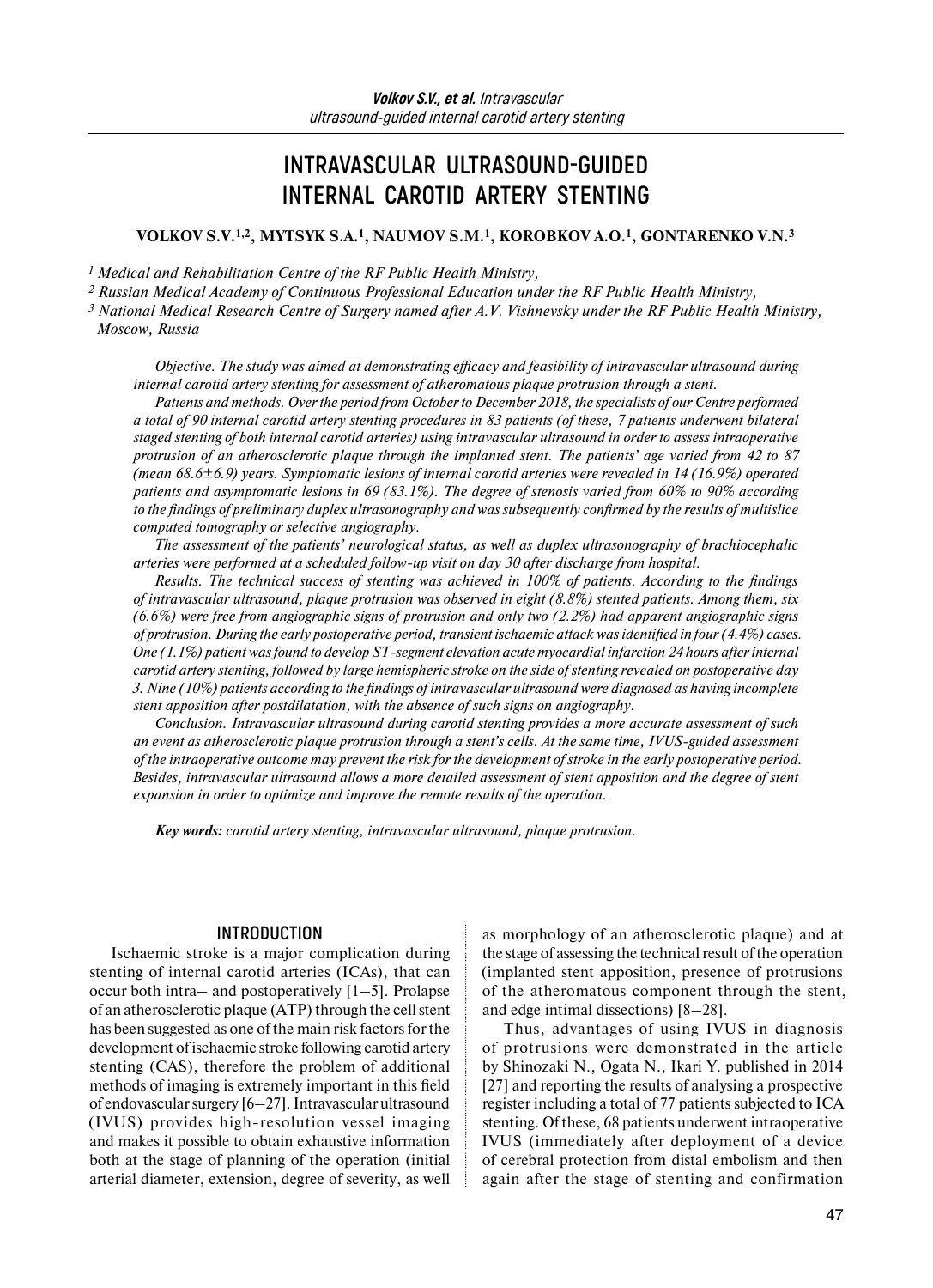of optimal angiographic results). Six plaque protrusions (7.8%) through the stent struts were detected by IVUS but only 2 (2.6%) by angiography. Only one statistically significant independent predictor of plaque protrusion was preprocedural severe stenosis with flow delay. Once plaque protrusion was detected, the authors adhered to the following therapeutic policy: balloon technique as the first-line therapy in all six patients Additional postdilations  $(n=6)$  and stent-in-stent implantations (n=4) were performed to correct the plaque protrusions. Mention should be made that no late stroke was observed at 30 days after the procedure [9].

It is important that this study reporting the results of using IVUS showed higher frequency of detecting plaque protrusion than the results of an analogous study wherein plaque protrusion was diagnosed only in  $4\%$ of cases according to the results of angiography (M. Tsutsumi, H. Aikawa, M. Onizuka, M., et al., 2008) [10].

The use of IVUS also makes it possible to improve the technical results of stenting [8–26]. In their study, Clark D.J., et al. by an example of ICA stenting with intraoperative IVUS in 97 patients (107 arteries) reported that IVUS detected stent malapposition in 11%, which required additional postdilatation in order to achieve complete stent apposition. They also demonstrated that calcium ICA lesions associated with high risk of postoperative complications were detected in more arteries with IVUS than angiography (61 vs. 46%, P<0.05) [11].

Bandyk D.F., et al. in a retrospective review of their carotid stent registry (n=306) identified 220 CAS procedures performed with either a digital C-arm fluoroscopy alone  $(n=110)$  or in conjunction with IVUS  $(n=110)$ . IVUS usage resulted in lower (P<0.05) contrast agent volumes. IVUS imaging resulted in the use of larger diameter balloons (typically 6 mm) and identified more residual stent abnormalities (plaque protrusion) (P<0.01) [12].

The purpose of our study was to improve the results of treatment in patients with haemodynamically significant atherosclerotic ICA lesions by means of intravascular ultrasound-guided endovascular angioplasty and stenting.

# **PATIENTS AND METHODS**

Over the period from October to December 2018, the specialists of the Medical and Rehabilitation Centre performed a total of 90 ICA stenting procedures in 83 patients (among them, 7 patients underwent bilateral CAS in a staged fashion) using IVUS in order to assess intraoperative protrusion of an atherosclerotic plaque through the implanted stent. Seventy-two (80%) patients underwent IVUS prior to stent implantation for plaque characterization, determining the degree of atherosclerotic lesions and performing virtual

histology (iMap). IVUS after stent implantation and postdilatation was performed in all 90 (100%) cases in order to verify atheromatous component protrusion and stent apposition. All interventions were carried out under local anaesthesia. All 83 (100%) patients received dual antiplatelet therapy.

The patients' age varied from 42 to 87 (mean 68.6 $\pm$ 6.9) years. There were 59 (71.1%) men and 24 (28.9%) women. All 83 (100%) patients suffered from hypertension, 53 (63.8%) had ischaemic heart disease, and 29 (34.9%) had diabetes mellitus. Symptomatic ICA lesions were revealed in 14 (16.9%) operated patients, asymptomatic  $-$  in 69 (83.1%). Lesions of the right ICA were detected in 26 (31.3%), of the left  $ICA - in 50$  $(60.3\%)$ , and bilateral lesions – in 7  $(8.4\%)$  patients. The stenosis degree ranged from 60% to 99% according to the findings of preliminary examinations (Doppler ultrasonography), which was later on confirmed by the results of multislice computed tomography or direct angiography. All patients before and after stenting underwent assessment of the neurological status using the NIHSS (National Institutes of Health Stroke Scale) and mRS (modified Rankin Scale).

The femoral approach was used in 87 (96.7%) cases, the right radial access in 2 (2.2%) cases, and the right brachial approach – in  $1(1.1\%)$  case. Distal cerebral embolic protection was used in 69 (76.6%) patients by means of the following devices: FilterWire EZ™ (Boston Scientific, USA), SpiderFX Embolic Protection Device (Medtronic, USA), Emboshield NAV6 Embolic Protection System (Abbott Vascular, USA), Cordis ANGIOGUARD® RX Guidewire System (USA), whereas proximal protection was used in 21 (23.4%) patients by means of the Mo.Ma Ultra (Medtronic, (USA). Twenty-nine (32.2%) patients required predilatation of the lesion, with stent postdilatation performed in 90 (100%) cases. The dual layer MicroNet mesh stent (CGuard™ InspireMD, Israel) was implanted in 42 (46.7%) cases, whereas such previous-generation stents as the Protégé™ RX carotid stent system (Medtronic, USA), Cordis PRECISE PRO RX® Carotid Stent System (USA), Carotid WALLSTENT (Boston Scientific, USA) were implanted in the remaining 48 (53.3%) cases. All IVUS procedures were performed using the OPTICROSS™ catheter (Boston Scientific, USA). Within the time frame of the study, the following parameters were assessed:

• prior to stenting: degree and pattern of stenosis, extension ofthe lesion; virtual histology of atherosclerotic plaque (iMap), true arterial diameter;

after stenting and postdilatation: protrusion of the atheromatous component through stent cells, stent apposition degree, and the presence of intimal edge dissection.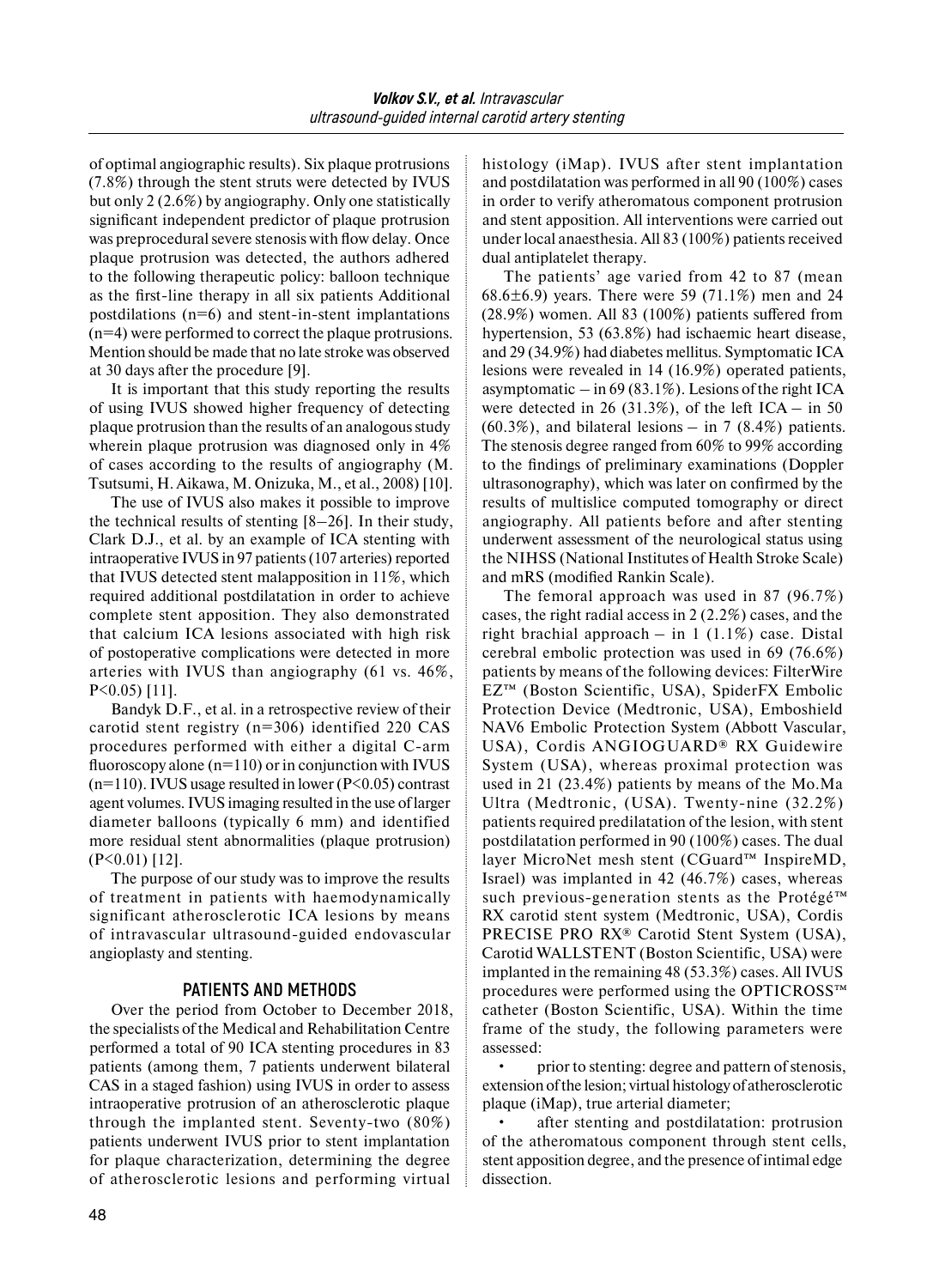All patients for 24 postoperative hours were monitored in the intensive care unit, to be then transferred to the general ward. Assessment of the operated patients' neurological status, as well as Doppler ultrasonography of brachiocephalic arteries were performed at a scheduled follow-up visit on day 30 after discharge from hospital.

#### **RESULTS**

The technical success was achieved in 100% of patients, with no lethal outcomes observed.

The IVUS findings demonstrated plaque protrusion in eight (8.8%) stented patients (all protrusions in the stents without double-layer mesh design). Of these, six (6.6%) were free from angiographic signs of protrusion and only two (2.2%) had clear-cut angiographic evidence of protrusion. All these patients underwent repeat stent dilatation using a balloon catheter, in five (5.5%) of them after repeat dilatation with a balloon catheter of the same diameter, no protrusion was revealed by IVUS, and the remaining three (3.3%) patients required dilatation with a balloon catheter of a larger diameter (0.5–1.0 mm more than the initial one). The stent-in-stent technique was not used because of complete disappearance of protrusion signs after repeat balloon dilatation of the stent (Fig. 1, 2).

One (1.1%) of these patients after repeat dilatation with a balloon catheter of a larger diameter was found to have total arrest of blood flow through the entire ICA due to massive embolism into the cerebral distal protection system, removal of which resulted in normal blood flow through the ICA (Fig. 3). However, this patient demonstrated intraoperative focal neurological symptomatology, completely regressing within 24 hours. The findings of magnetic resonance imaging (MRI) of the brain, carried out 48 hours postoperatively revealed no signs of acute impairment of cerebral circulation (AICC) in this patient, with the condition



Fig. 1. IVUS-guided stenting of the right ICA: a – baseline selective angiogram of the right carotid basin with haemodynamically significant stenosis (indicated by the arrow) of the right proximal portion of the ICA; b – angiogram after stent implantation and balloon postdilatation in the ICA stenosis zone

regarded as transient ischaemic attack (TIA).

Although no in-depth analysis of the morphology of atherosclerotic plaques was envisaged in this article was, it is important to mention that according to the findings of intravascular virtual histology (iMap) obtained in every procedure ofIVUS, the main component (approximately 50% of the total mass of the plaque) was a fibrous one with inclusions of necrotic (about 20%), lipid (about 10%), and calcified (about 10%) components (Fig. 4).



Fig. 2. Example of IVUS with atheromatous plaque protrusion through the stent's cells: a – shown are the protrusion dimensions by the IVUS data, measuring from 0.6 to 0.8 mm in length; b – the dashed line indicates the zone of the contrast agent collecting in the ICA's lumen (due to the "no-flow" effect) resulting from accumulation of atherosclerotic plaque fragments in the filter (see Figures 3 and 4); c – the dashed lines encircle large protrusions of atheromatous masses through the implanted stent's cells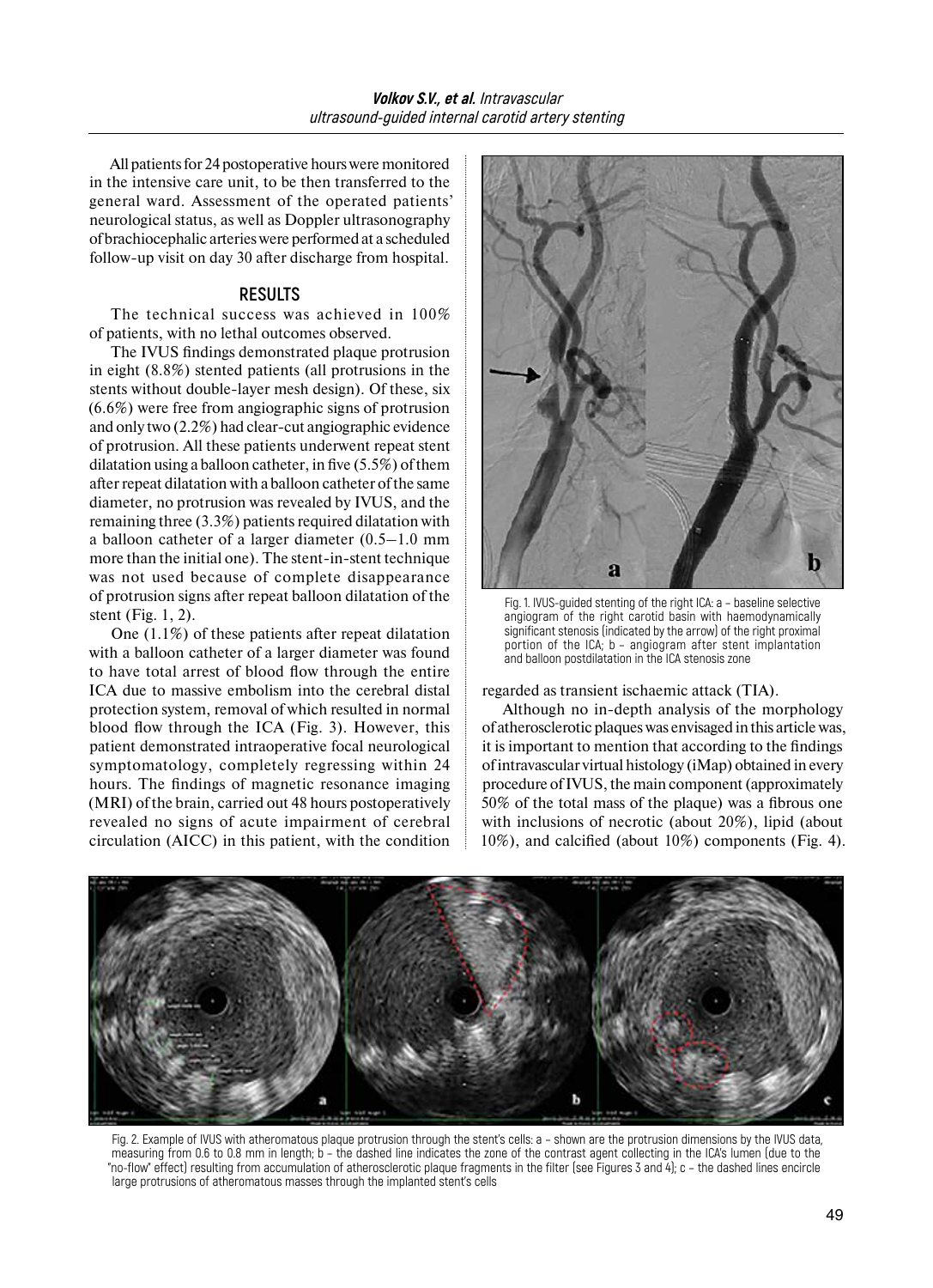

Fig. 3. A series of angiograms: a – ICA stenosis (encircled by the dashed line) prior to stenting; b – arrow indicates the location of the protective filter basket, evident is the absence of opacification distally to the filter – the "no-flow" effect); c – final angiogram of the ICA after stenting, with the blood flow restored (description in the text)

Depending on the increase of the fraction of each morphological component, the plaque's behaviour during stenting changed either upward or downward. Thus, the main predictor of malapposition of the stent after implantation was an increase in the calcified component by more than 20% of the total mass, which, in turn, might immediately suggest an idea to use a largerdiameter balloon catheter during postdilatation for better stent expansion. An increase in the necrotic and lipid components in the total mass of the plaque is a predictor of instability and possible protrusion during stenting. It is feasible to implant double-layer design stents into such stenoses for minimization of embolic complications.

During the early postoperative period, there were 4 (4.4%) cases of TIA, completely resolving within 24 hours. According to the findings of cerebral MRI performed at 48–72 hours postoperatively these patients were free from signs ofAICC, with no evidence of plaque



Fig. 4. Intravascular ultrasound-derived virtual histology of an atherosclerotic plaque. The degree of stenosis amounts to 83%. Seen is predominance of the fibrous (68% with reliability of 80%) and necrotic (19% with reliability of 61%) components, with the lipid and calcified inclusions amounting to 7% and 5%, respectively

protrusion through the stent observed in 3 of these patients.

Twenty-eight (31.1%) patients were found to have the presence of the atheromatous component in the basket of the filter of distal protection after its retrieval (Fig. 5). All 28 patients received stents without doublelayer mesh design. And, vice versa, all 42 patients undergoing implantation of dual layer design stents (CGuard) appeared to have no atheromatous contents in the filter basket after its retrieval.

One (1.1%) patient was found to develop ST-segment elevation acute myocardial infarction (STEAMI) 24 hours after ICA stenting with acute circulatory arrest, followed by appropriate resuscitation measures taken. This patient underwent emergency stenting of the anterior interventricular artery (AIVA). However, on the background of dual antiplatelet therapy, 48 hours thereafter there occurred thrombosis of the implanted AIVA stent, managed by repeat percutaneous coronary intervention and balloon angioplasty. 12 hours after repeat intervention on the AIVA, this patient was found to have acute neurological symptomatology with the development of large hemispheric AICC, as identified by the findings of brain MRI on the ipsilateral side of the previously stented ICA. Doppler ultrasound revealed no evidence of ICA stent thrombosis in this patient.

Nine (10%) patients during IVUS were found to have incomplete stent apposition after postdilatation, without apparent angiographic signs thereof. Notably, in these patients according to the findings of virtual histology (iMap) calcium was always a prevailing component of an atherosclerotic plaque. All patients underwent repeat stent dilatation using a larger-diameter balloon catheter, with a satisfactory result according to the findings of repeat IVUS.

The findings of IVUS revealed no signs of intimal edge dissection.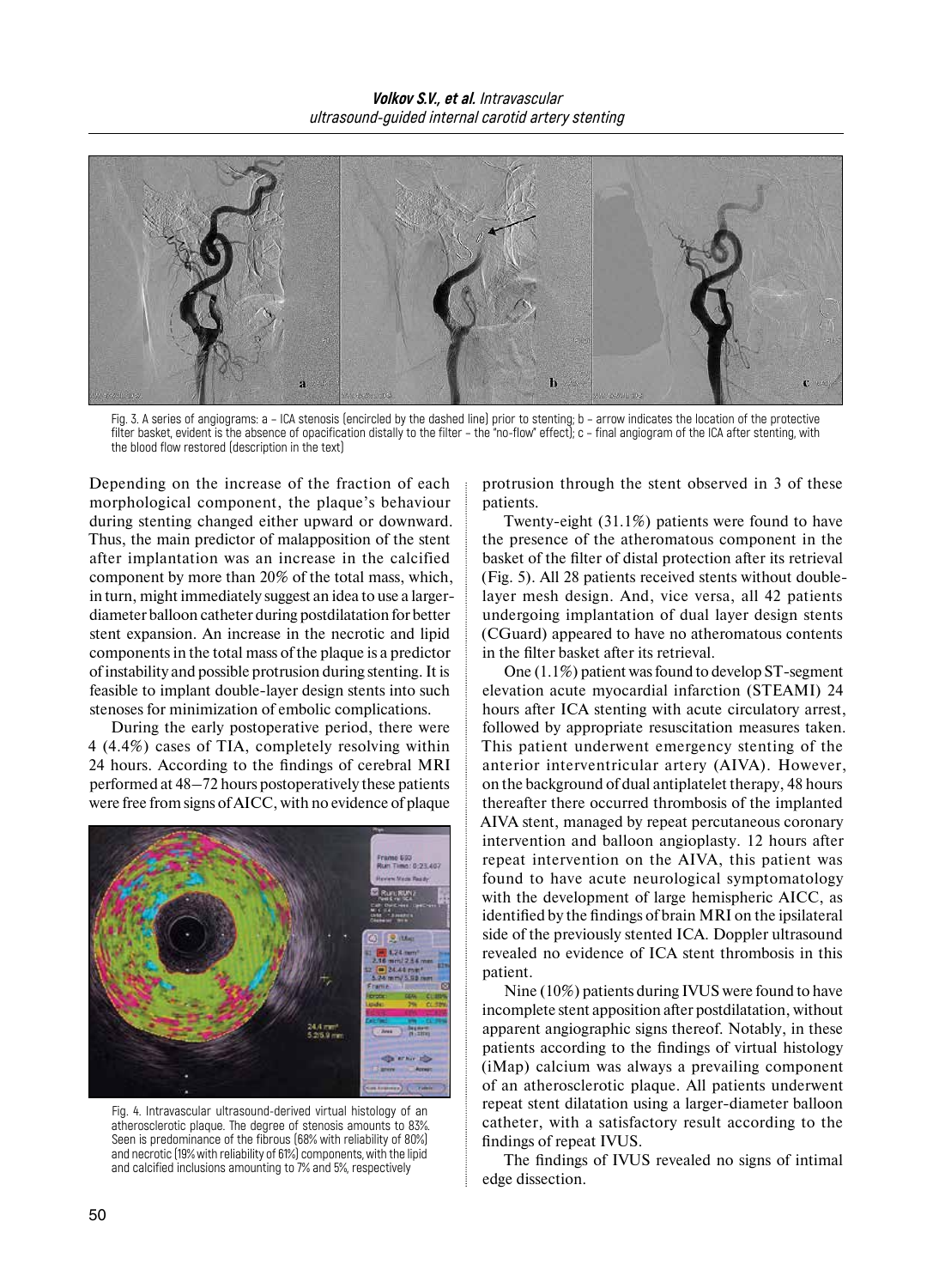On day 30 after discharge from hospital we performed control examination and Doppler ultrasonography of brachiocephalic arteries in 79 (95.1%) operated patients. According to the findings of Doppler ultrasound, all stents were patent, with no evidence of significant restenosis. No 30-day strokes were observed in this patient cohort.

Four (4.4%) operated patients failed to visit our clinic after 30 days for health-unrelated reasons. Therefore, they were reached by phone, with all four self-assessing their health status as satisfactory.

# **CONCLUSION**

The use of IVUS during ICA stenting undoubtedly provides more extensive determination of the event of atherosclerotic plaque protrusion through stent's cells during surgery, which far from always can be seen angiographically, and more importantly, makes it possible to correct this dangerous situation, preventing thereby the risk for the development of stroke in the early postoperative period. Besides, it gives a possibility of a more detailed assessment of stent apposition and the degree of stent expansion, which certainly plays an important role in the immediate outcome of the performed intervention and its remote results, increasing safety and efficacy of carotid stenting.

Further application of intravascular imaging techniques, as well as the use of dual layer design stents during ICA stenting will, in our opinion, make this method of prevention of ischaemic stroke even more efficient and safer.

# *Conflict of interest: none declared.*

# **ЛИТЕРАТУРА/REFERENCES**

- 1. *Brott T.G., Hobson R.W. II, Howard G., et al.* CREST Investigators. Stenting versus endarterectomy for treatment of carotid-artery stenosis. N. Engl. J. Med. 2010; 363: 1: 11–23.
- 2. *Mozaffarian D., Benjamin E.J., Go A.S., et al.* Heart disease and stroke statistics–2015 update: a report from the American Heart Association. Circulation. 2015; 131: 29–322.
- 3. *Bonati L.H., Jongen L.M., Haller S., et al.* ICSS-MRI study group. New ischaemic brain lesions on MRI after stenting or endarterectomy for symptomatic carotid stenosis: a substudy of the International Carotid Stenting Study (ICSS). Lancet Neurol. 2010; 9: 4: 353–362.
- 4. *Tedesco M.M., Lee J.T., Dalman R.L., et al.* Postprocedural microembolic events following carotid surgery and carotid angioplasty and stenting. J. Vasc. Surg. 2007; 46: 2: 244–250.
- 5. **Zhou W., Hitchner E., Gillis K., et al.** Prospective neurocognitive evaluation of patients undergoing carotid interventions. J. Vasc. Surg. 2012; 56: 6: 1571–1578.



Fig. 5. Filter with atheromatous content

- 6. *Pieniazek P., Musialek P., Kablak–Ziembicka A., et al.* Carotid artery stenting with patient– and lesion-tailored selection of the neuro– protection system and stent type: early and 5-year results from a prospective academic registry of 535 consecutive procedures (TARGET-CAS). J. Endovasc. Ther. 2008; 15: 3: 249–262.
- 7. *Verhoeven B., Hellings W.E., Moll F.L., et al.* Carotid atherosclerotic plaques in patients with transient ischemic attacks and stroke have unstable characteristics compared with plaques in asymptomatic and amaurosis fugax patients. J. Vasc. Surg. 2005; 42: 6: 1075–1081.
- 8. *Diethrich E.B., Margolis Р.M., Reid D.B., et al.* Virtual histology intravascular ultrasound assessment of carotid artery disease: the Carotid Artery Plaque Virtual Histology Evaluation (CAPITAL) study. J. Endovasc. Ther. 2007; 14: 5: 676–686.
- 9. *Shinozaki N., Ogata N., Ikari Y.* Plaque Protrusion Detected by Intravascular Ultrasound during Carotid Artery Stenting. J. Stroke Cerebrovasc. Dis. 2014; 23: 10: 2622–2625.
- 10. *Tsutsumi M., Aikawa H., Onizuka M., et al.* Carotid Artery Stenting for Calcified Lesions. American Journal of Neuroradiology. 2008; 29: 8: 1590–1593.
- 11. *Clark D.J., Lessio S., O'Donoghue M., et al.* Safety and utility of intravascular ultrasound-guided carotid artery stenting. Catheter. Cardiovasc. Interv. 2004; 63: 3: 355–362.
- 12. *Bandyk D.F., Armstrong P.A.* Use of intravascular ultrasound as a "Quality Control" technique during